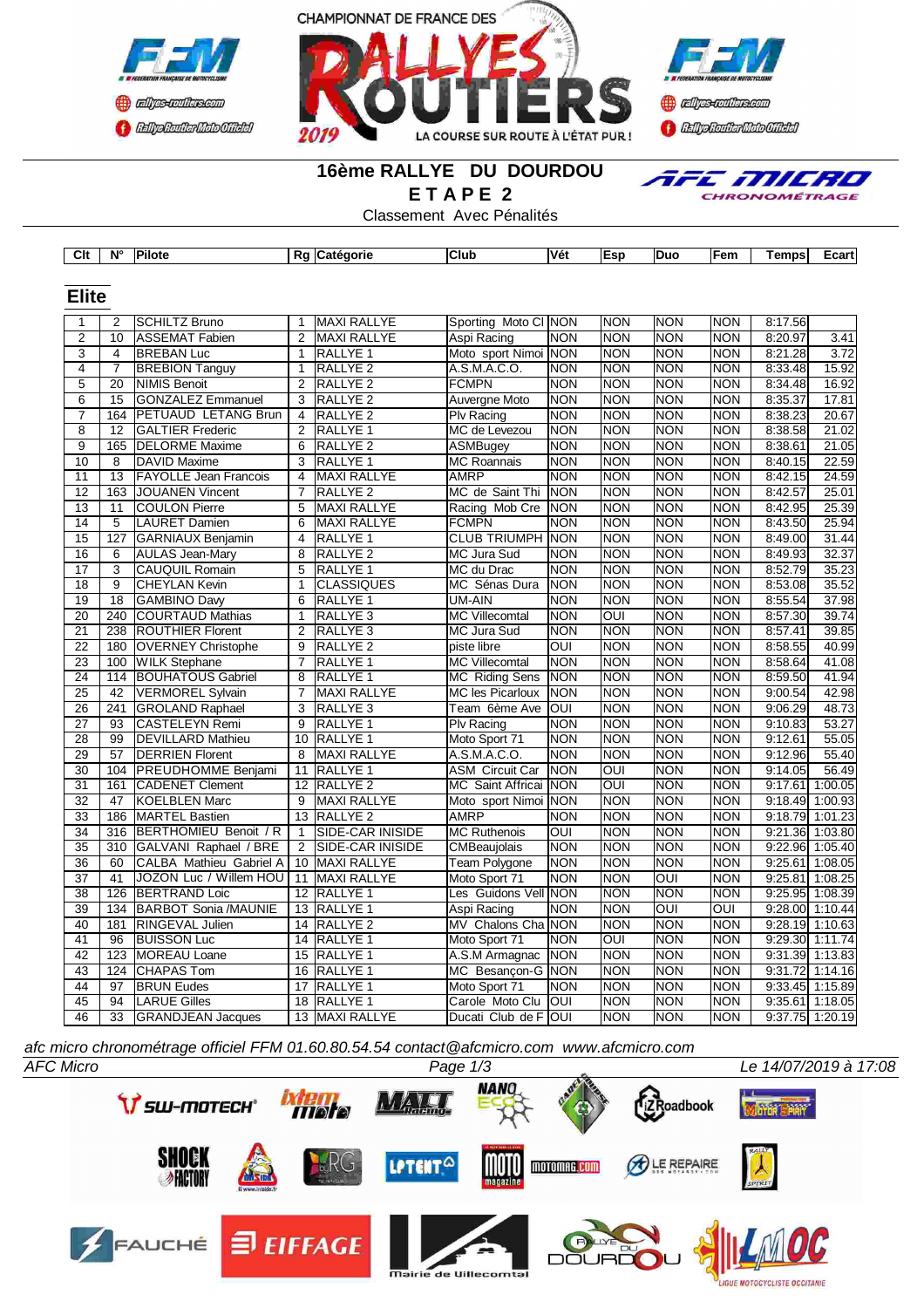





#### 16ème RALLYE DU DOURDOU E T A P E 2 Classement Avec Pénalités

| AFE MILRO |                      |  |  |
|-----------|----------------------|--|--|
|           | <b>CHRONOMÉTRAGE</b> |  |  |

| $\overline{C}$ It | $N^{\circ}$     | <b>Pilote</b>                 |                 | Rg Catégorie            | Club                    | Vét                     | Esp                     | <b>Duo</b>              | Fem            | Temps            | Ecart             |
|-------------------|-----------------|-------------------------------|-----------------|-------------------------|-------------------------|-------------------------|-------------------------|-------------------------|----------------|------------------|-------------------|
|                   |                 |                               |                 |                         |                         |                         |                         |                         |                |                  |                   |
| <b>Elite</b>      |                 |                               |                 |                         |                         |                         |                         |                         |                |                  |                   |
|                   |                 |                               |                 |                         |                         |                         |                         |                         |                |                  |                   |
| 47                | 43              | <b>PICHAT Yoann</b>           | 14              | <b>MAXI RALLYE</b>      | Racing Auto Mot NON     |                         | <b>NON</b>              | <b>NON</b>              | <b>NON</b>     | 9:38.33          | 1:20.77           |
| 48                | 185             | <b>ACHARD Norbert</b>         | 16              | <b>RALLYE 2</b>         | <b>AMRP</b>             | <b>NON</b>              | <b>NON</b>              | <b>NON</b>              | <b>NON</b>     | 9:39.63          | 1:22.07           |
| 49                | 119             | <b>NUPER Morten</b>           |                 | 19 RALLYE 1             | Moto team 95            | <b>NON</b>              | <b>NON</b>              | <b>NON</b>              | <b>NON</b>     | 9:40.69          | 1:23.13           |
| 50                | 105             | <b>SIMONNET Herve</b>         | $\overline{20}$ | <b>RALLYE 1</b>         | <b>CORRC</b>            | $\overline{\text{OUI}}$ | <b>NON</b>              | <b>NON</b>              | <b>NON</b>     | 9:41.26          | 1:23.70           |
| 51                | 48              | <b>JAILLIARD Patrick</b>      |                 | 15 MAXI RALLYE          | <b>FCMPN</b>            | <b>OUI</b>              | <b>NON</b>              | <b>NON</b>              | <b>NON</b>     | 9:42.44          | 1:24.88           |
| 52                | 21              | <b>MAUREL Eric</b>            | 16              | <b>MAXI RALLYE</b>      | MC Sénas Dura           | <b>NON</b>              | <b>NON</b>              | <b>NON</b>              | <b>NON</b>     | 9:43.13          | 1:25.57           |
| 53                | 129             | <b>BAJU Jeremy</b>            | 21              | <b>RALLYE 1</b>         | <b>MC les Picarloux</b> | <b>NON</b>              | <b>NON</b>              | <b>NON</b>              | <b>NON</b>     |                  | 9:43.60 1:26.04   |
| 54                | 125             | <b>PAULHAN Thomas</b>         | 22              | <b>RALLYE 1</b>         | <b>MC les Picarloux</b> | <b>NON</b>              | <b>NON</b>              | <b>NON</b>              | <b>NON</b>     | 9:43.84          | 1:26.28           |
| $\overline{55}$   | 313             | RIBES Kevin / RIBES Juli      | $\overline{3}$  | <b>SIDE-CAR INISIDE</b> | <b>CORRC</b>            | <b>NON</b>              | <b>NON</b>              | <b>NON</b>              | <b>NON</b>     |                  | 9:46.45 1:28.89   |
| $\overline{56}$   | 312             | <b>CHANAL Gilles /CHANAL</b>  | $\overline{4}$  | <b>SIDE-CAR INISIDE</b> | <b>MC Annemasse</b>     | l                       | <b>NON</b>              | <b>NON</b>              | <b>NON</b>     | 9:47.55          | 1:29.99           |
| 57                | 25              | BORGEAT Gerard / REA          |                 | 19 MAXI RALLYE          | <b>OXYGENE PSA</b>      | lon                     | <b>NON</b>              | OUI                     | <b>NON</b>     |                  | 9:52.86 1:35.30   |
| 58                | 130             | <b>BAUMGARTNER Jerome</b>     |                 | 24 RALLYE 1             | MC Passion Vite         | <b>INON</b>             | <b>NON</b>              | <b>NON</b>              | <b>NON</b>     |                  | $9:52.94$ 1:35.38 |
| 59                | 303             | <b>CRESCENZO Sebastien</b>    | 3               | <b>CLASSIQUES</b>       | Moto Sport 71           | <b>NON</b>              | <b>NON</b>              | <b>NON</b>              | <b>NON</b>     |                  | 9:54.30 1:36.74   |
| 60                | 98              | <b>BONNAURE Frederic</b>      | $\overline{25}$ | RALLYE <sub>1</sub>     | <b>HORIZONS EN</b>      | OUI                     | <b>NON</b>              | <b>NON</b>              | <b>NON</b>     |                  | 9:57.15 1:39.59   |
| 61                | 332             | BOUDIER Christophe / M        | $\overline{5}$  | SIDE-CAR INISIDE        |                         | $\overline{O}$          | <b>NON</b>              | <b>NON</b>              | <b>NON</b>     |                  | 9:57.83 1:40.27   |
| 62                | 296             | <b>PIGEAT Richard</b>         | $\overline{4}$  | <b>CLASSIQUES</b>       | Racing Mob Cre          | loui                    | <b>NON</b>              | <b>NON</b>              | <b>NON</b>     | 10:00.21 1:42.65 |                   |
| 63                | 131             | <b>MOURIER Anthony</b>        | 26              | RALLYE <sub>1</sub>     | <b>MC les Picarloux</b> | <b>NON</b>              | <b>NON</b>              | <b>NON</b>              | <b>NON</b>     | 10:00.48 1:42.92 |                   |
| 64                | 184             | <b>RECOUR Hugo</b>            |                 | 19 RALLYE 2             | Ott Racing Team         | <b>NON</b>              | <b>NON</b>              | <b>NON</b>              | <b>NON</b>     | 10:05.10 1:47.54 |                   |
| 65                | 261             | <b>COUDURIER Thierry</b>      | $\mathbf{1}$    | <b>ANCIENNES</b>        | <b>MC Arbusigny</b>     | <b>NON</b>              | <b>NON</b>              | <b>NON</b>              | <b>NON</b>     | 10:05.46         | 1:47.90           |
| 66                | 315             | LEPAGE Pauline / LEPA         | 6               | <b>SIDE-CAR INISIDE</b> | MCC d'Avignon           | <b>NON</b>              | <b>NON</b>              | <b>NON</b>              | $\overline{O}$ | 10:06.91         | 1:49.35           |
| 67                | 333             | <b>AGIN Patrick/AMBLARD</b>   | $\overline{7}$  | SIDE-CAR INISIDE        | A.S.M.A.C.O.            | OUI                     | <b>NON</b>              | <b>NON</b>              | <b>NON</b>     | 10:09.01         | 1:51.45           |
| 68                | 292             | <b>FORTIN Eric</b>            | 6               | <b>CLASSIQUES</b>       | Moto Nature D'O         | loui                    | <b>NON</b>              | <b>NON</b>              | <b>NON</b>     | 10:09.39         | 1:51.83           |
| 69                | 46              | DOSMAS Philippe /DOS          | 21              | <b>MAXI RALLYE</b>      | La Main au Pani         | IOUI                    | <b>NON</b>              | $\overline{\text{OUI}}$ | <b>NON</b>     | 10:09.65         | 1:52.09           |
| 70                | 290             | DAVAL Johan                   | $\overline{7}$  | <b>CLASSIQUES</b>       | MC du Drac              | <b>NON</b>              | <b>NON</b>              | <b>NON</b>              | <b>NON</b>     | 10:12.47         | 1:54.91           |
| 71                | 314             | <b>ALEXIS Brice /MOLTENI</b>  | 8               | SIDE-CAR INISIDE        | MC Jura Sud             | <b>NON</b>              | <b>NON</b>              | <b>NON</b>              | <b>NON</b>     | 10:14.15         | 1:56.59           |
| 72                | 109             | <b>FRANCOIS Nicolas</b>       | 27              | RALLYE <sub>1</sub>     | Grezac Moto Clu NON     |                         | <b>NON</b>              | <b>NON</b>              | <b>NON</b>     | 10:14.81         | 1:57.25           |
| 73                | 168             | <b>STEPHAN Pierre</b>         | 20              | RALLYE <sub>2</sub>     | <b>MC FLEUR DE</b>      | <b>NON</b>              | <b>NON</b>              | <b>NON</b>              | <b>NON</b>     | 10:20.04 2:02.48 |                   |
| $\overline{74}$   | 235             | <b>JARNAC Thomas</b>          | $\overline{4}$  | RALLYE <sub>3</sub>     | Ducati Club de F        | <b>NON</b>              | $\overline{\text{OUI}}$ | <b>NON</b>              | <b>NON</b>     | 10:20.52 2:02.96 |                   |
| 75                | 128             | <b>SARIS Anthony</b>          | 28              | RALLYE <sub>1</sub>     | A.S.M Armagnac          | <b>NON</b>              | <b>NON</b>              | <b>NON</b>              | <b>NON</b>     | 10:21.93 2:04.37 |                   |
| 76                | 116             | <b>DEWAS Albert</b>           | 29              | RALLYE <sub>1</sub>     | <b>MC Villecomtal</b>   | <b>NON</b>              | <b>NON</b>              | <b>NON</b>              | <b>NON</b>     | 10:27.05 2:09.49 |                   |
| $\overline{77}$   | $\overline{44}$ | <b>BASELLO Florent</b>        |                 | 23 MAXI RALLYE          | <b>CORRC</b>            | NON                     | <b>NON</b>              | <b>NON</b>              | <b>NON</b>     | 10:33.34 2:15.78 |                   |
| 78                | 91              | <b>GRATIOT Caroline</b>       | 30              | <b>RALLYE 1</b>         | MC de Saint Thi         | <b>NON</b>              | OUI                     | <b>NON</b>              | <b>OUI</b>     | 10:33.53 2:15.97 |                   |
| 79                | 58              | <b>BOURGEOIS Frederic</b>     |                 | 24 MAXI RALLYE          | Carole Moto Clu         | <b>OUI</b>              | <b>NON</b>              | <b>NON</b>              | <b>NON</b>     | 10:34.17 2:16.61 |                   |
| 80                | 233             | <b>COLLIOT Philippe</b>       | $\overline{5}$  | RALLYE <sub>3</sub>     | Association Ave         | NON                     | <b>NON</b>              | <b>NON</b>              | <b>NON</b>     | 10:36.87         | 2:19.31           |
| 81                | 289             | <b>GUEGUIN Stephane</b>       | 8               | <b>CLASSIQUES</b>       | Moto sport Nimoi        | <b>NON</b>              | <b>NON</b>              | <b>NON</b>              | <b>NON</b>     | 10:39.13 2:21.57 |                   |
| 82                | 291             | <b>THEILLAC Thierry</b>       | 9               | <b>CLASSIQUES</b>       | MC-Angoumoisi           | IOUI                    | <b>NON</b>              | <b>NON</b>              | <b>NON</b>     | 10:41.52         | 2:23.96           |
| 83                | 318             | <b>COUDERC Gilles / THIBA</b> | 9               | SIDE-CAR INISIDE        | <b>MC Villecomtal</b>   | <b>NON</b>              | <b>NON</b>              | <b>NON</b>              | <b>NON</b>     | 10:43.76 2:26.20 |                   |
| 84                | 55              | <b>LAMOUR Marc</b>            | 26              | <b>MAXI RALLYE</b>      | MC du Val de Se NON     |                         | <b>NON</b>              | <b>NON</b>              | <b>NON</b>     | 10:45.64         | 2:28.08           |
| 85                | 236             | <b>CRESCENCIO Pedro</b>       | 6               | RALLYE <sub>3</sub>     | A.S.M.A.C.O.            | <b>NON</b>              | <b>NON</b>              | <b>NON</b>              | <b>NON</b>     | 10:47.42 2:29.86 |                   |
| 86                | 321             | BLEUSEZ David / BULOT         | 10              | <b>SIDE-CAR INISIDE</b> | Racing Mob Cre          | <b>NON</b>              | <b>NON</b>              | <b>NON</b>              | <b>NON</b>     | 10:47.54 2:29.98 |                   |
| 87                | 178             | <b>MUSTER Thibaut</b>         | 22              | RALLYE <sub>2</sub>     | Club Trail 70           | <b>NON</b>              | <b>NON</b>              | <b>NON</b>              | <b>NON</b>     | 10:48.76 2:31.20 |                   |
| 88                | 167             | <b>MOLINET Denis</b>          |                 | 23 RALLYE 2             | <b>MC Dauphinois</b>    | <b>OUI</b>              | <b>NON</b>              | <b>NON</b>              | <b>NON</b>     | 10:53.56 2:36.00 |                   |
| 89                | 173             | MESSEGHEM Christian           |                 | 24 RALLYE 2             | MC Des Commi            | <b>OUI</b>              | <b>NON</b>              | <b>NON</b>              | <b>NON</b>     | 10:56.93 2:39.37 |                   |
| 90                | 23              | <b>BOURGEOIS Antoine</b>      |                 | 28 MAXI RALLYE          | MC Saint Thiber         | <b>NON</b>              | OUI                     | <b>NON</b>              | <b>NON</b>     | 11:08.99 2:51.43 |                   |
| 91                | 30              | MOTTAZ Remi                   | 30              | <b>MAXI RALLYE</b>      | M.G.B. Moto Clu NON     |                         | <b>NON</b>              | <b>NON</b>              | <b>NON</b>     | 11:12.88 2:55.32 |                   |
| $\overline{92}$   | $\overline{31}$ | <b>POTIER Guillaume</b>       |                 | 31 MAXI RALLYE          | Moto sport Nimoi NON    |                         | <b>NON</b>              | <b>NON</b>              | <b>NON</b>     | 11:13.82 2:56.26 |                   |

*afc micro chronométrage officiel FFM 01.60.80.54.54 contact@afcmicro.com www.afcmicro.com*